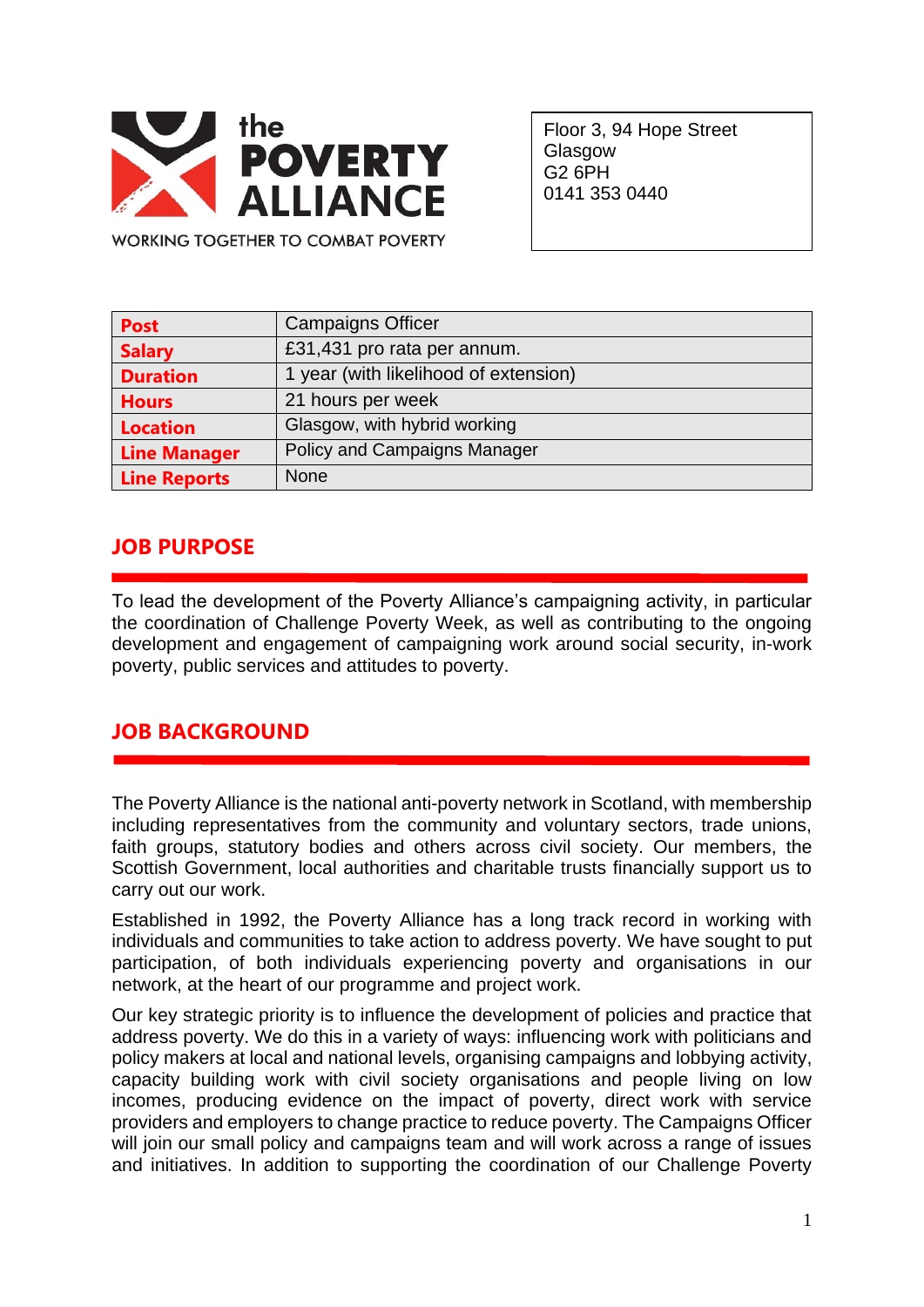Week initiative, the Campaigns Officer will also lead the ongoing delivery of other campaigns such as *Everyone Aboard*.

# **JOB DESCRIPTION**

#### **Key Responsibilities are:**

- 1. To lead the development of the Poverty Alliance's campaigning activity in line with agreed work plans
- 2. To co-ordinate the Poverty Alliance's Challenge Poverty Week initiative, including its evaluation
- 3. To lead on the development and delivery of the Poverty Alliance's campaign activities, including ongoing campaigns like *Everyone Aboard*
- 4. To support our members, and people with experience of poverty, to engage in and to help shape our campaigns priorities and activities
- 5. To work with members of the Policy and Campaigns staff to develop campaign strategies in support of our policy positions
- 6. To work with the Communications Officer to maintain and develop campaign materials with up to date and relevant information on the Poverty Alliance's activities
- 7. To represent the Poverty Alliance at external events, including speaking at conferences, panels, etc.
- 8. To contribute to maintaining and developing the social media profile of the Poverty Alliance and our campaign activities
- 9. To develop campaign actions and activities to build support for the Poverty Alliance's policy positions.

#### **General responsibilities are:**

- To ensure compliance with the Poverty Alliance governance procedures, our values, policies and guidelines.
- Contribute to a positive working environment in which equality and diversity are valued.
- Contribute to the work of the staff team through attendance at staff meetings and other events
- To carry out other tasks and duties as required by the Campaigns Officer

## **PERSON SPECIFICATION**